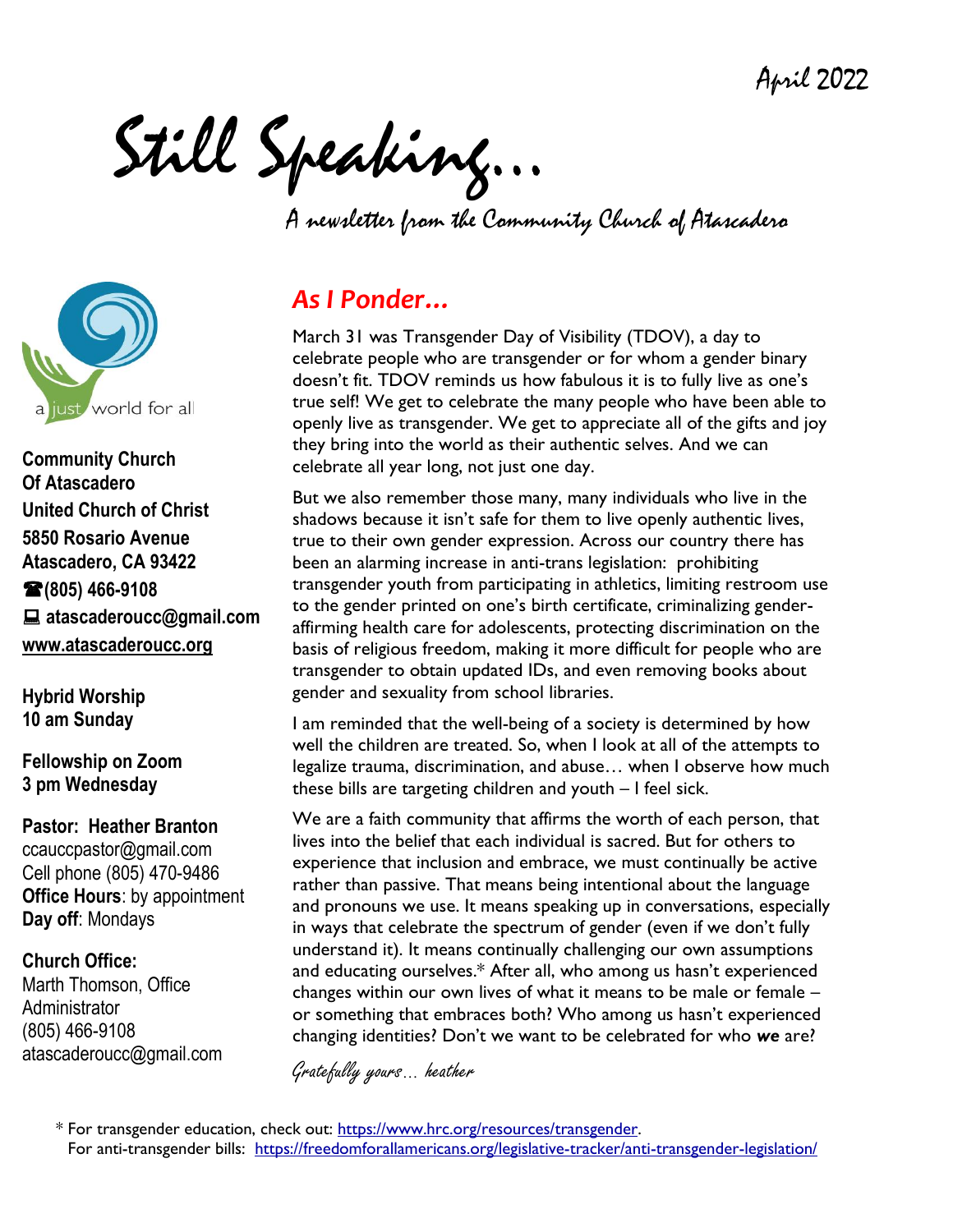| <b>Bible Study</b>                              | <b>Cross Decorating</b>                        |
|-------------------------------------------------|------------------------------------------------|
| Each week we gather on Zoom to read and discuss | Come help decorate the cross for Easter!       |
| the upcoming Sunday's scripture. We delve into  | Saturday, April 16, at 10 am. Refreshments     |
| background and what meaning it has for us today | following. Flower donations are needed. Please |
| (or not). Wednesday mornings, 9:30-10:30.       | have them there by 10 am on Saturday.          |

## *White Savior: Racism in the American Church*

This is a documentary on the way racism and white supremacy have functioned in American Christianity. Based on interviews and current research, the documentary film *White Savior* explores the historic relationship between racism and American Christianity, the ongoing segregation of the church in the US, and the complexities of racial reconciliation. This excellent documentary is available on Amazon Prime.

## **Building Our Community**

#### **PRIDEfest is May 21-22 at Laguna Lake Park from 10-6 May 14th City-wide Yard Sale**

We will be sharing a booth again with our friends from SLO UCC and Plymouth UCC in Paso Robles. We will probably have beads for kids to make necklaces or bracelets. This is a 2-day event and we will need volunteers for both days. Please let Brenda May know if you are interested and what times you would like to help at the booth. 805-466-8610 or [dbmjmay@aol.com](mailto:dbmjmay@aol.com)

We are registered and good to go. We might be able to set up and sort earlier that week. Call Brenda @805 466-8610 or Sharon Whisenhunt @ 805 461-9541 with questions. A signup sheet will come out soon. More information to follow. Thank you.

Brenda May and Sharon Whisenhunt

# **Opportunities at Community Church**

*Have you been wondering what you can do, how you can help out at church? Here are a couple of needs for you to use your skills and help us be more informed and connected as a church community.*

*Newsletter editor***.** Perhaps you've thought it would be nice to know about new (and old) members. Perhaps you think we need a little more humor. Or perhaps you'd like a different layout. You don't have to write it all yourself, but you can play a big role in helping us be informed about what's happening at Community Church.

*SCNC communications***.** Sometimes it feels like we are an island (or an oasis). But we are actually part of a much larger body, the United Church of Christ. And we engage with other UCC congregations in the Southern California and Southern Nevada regions. How would you like to be a conduit of communication with our Conference? You would receive a bimonthly email and glean what is important for us at Community Church to know about. You could also share what we are doing with others in our conference.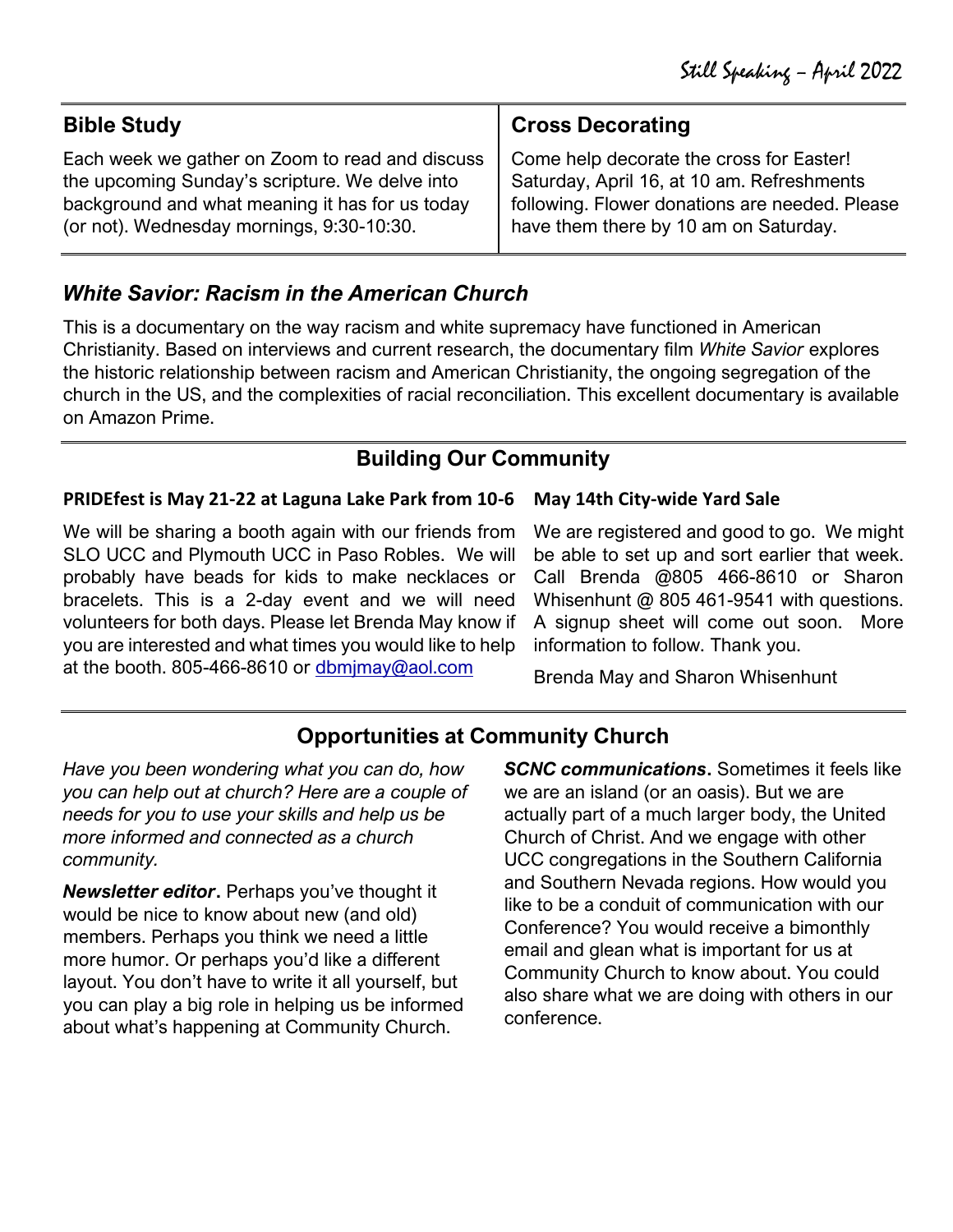## **One Great Hour of Sharing**

Your generous gift to One Great Hour of Sharing – United Church of Christ enables our church and our worldwide partners to make a difference in the lives and communities around the world. Together, we are responding to disasters, supporting sustainable farming, education, and health initiatives, as well as pitching in to assist people fleeing violence from their home communities.



We receive this offering with joy, believing that, with everything else going on in the world, that love remains. You can donate in person (indicate "OGHS" on your check) or online through Tithe.ly (select "Special offering"). Thank you for the love you share!

## **SCNC Conference Connections**

#### **Annual Gathering June 10 and 11, 2022**

#### *Rev. Dr. Velda Love, Keynote Speaker*

As a Conference we are in a time of anticipation as we prepare to call a new Settled Conference Minister. We are also prayerfully reflecting on our mission and purpose; the Board of Directors believes all future endeavors should be built on a strong foundation of racial justice. To that end, and in collaboration with the Annual Gathering Planning Team, we encourage our churches and congregations to engage in a time of reflection, study, and dialogue in preparation for our upcoming Annual Gathering.

Please join this effort:

Watch *[White Savior: Racism in the American](https://www.amazon.com/White-Savior-Racism-American-Church/dp/B07ZS6B9FB)  [Church](https://www.amazon.com/White-Savior-Racism-American-Church/dp/B07ZS6B9FB)* (on Amazon Prime)

Read *[White Fragility](https://libjournal.uncg.edu/ijcp/article/viewFile/249/116)* by Robin DeAngelo

Read *[White People Facing Race](https://www.whitworth.edu/cms/media/whitworth/documents/administration/diversity-equity--inclusion/peggy-mcintosh-white-people-facing-race.pdf)* by Peggy McIntosh

Read *Long Divisions - [The History of Racism](https://newrepublic.com/article/144972/toni-morrisons-radical-vision-otherness-history-racism-exclusion-whiteness)  [and Exclusion in the US is the History of](https://newrepublic.com/article/144972/toni-morrisons-radical-vision-otherness-history-racism-exclusion-whiteness)  [Whiteness](https://newrepublic.com/article/144972/toni-morrisons-radical-vision-otherness-history-racism-exclusion-whiteness)*

Watch Ibram X. Kendi's [Stamped from the](https://youtu.be/BFsNpswLysU)  **Beginning: The Definitive History of Racist Ideas** [in America](https://youtu.be/BFsNpswLysU) (YouTube)

### **Land Acknowledgement**

The Seeking Justice Ministry Team of the SCNC Board of Directors invites local congregations to begin and continue learning from the indigenous people in the communities they serve.

Many of us are unfamiliar with the history and ongoing treatment of indigenous peoples around the world, or even in our own communities. What we learned in school was often incomplete or without the violent details, and that was if you even learned about local indigenous peoples at all.

Do you know whose land your church is occupying? To start, visit:<https://native-land.ca/>

#### **Chapman University Founder's Day April 30, 2022**

### *Rev. Dr. William Barber, Speaker*

A key human rights leader in North Carolina, Rev. Dr. Barber built a coalition protesting blatant gerrymandering and voter suppression and the state's radical cuts in funding for public schools and health care for the poor. His Moral Mondays protests have become a model for other states. He has revived Dr. King's Poor People's Campaign and is now touring the nation building coalitions of those who care about issues of poverty, health care, systemic racism, climate change, and white nationalism to come together to do critical analysis, reflection and strategizing on these vital issues.

For more information to attend in person or virtually: [https://www.chapman.edu/campus](https://www.chapman.edu/campus-life/church-relations/founders-day)[life/church-relations/founders-day](https://www.chapman.edu/campus-life/church-relations/founders-day)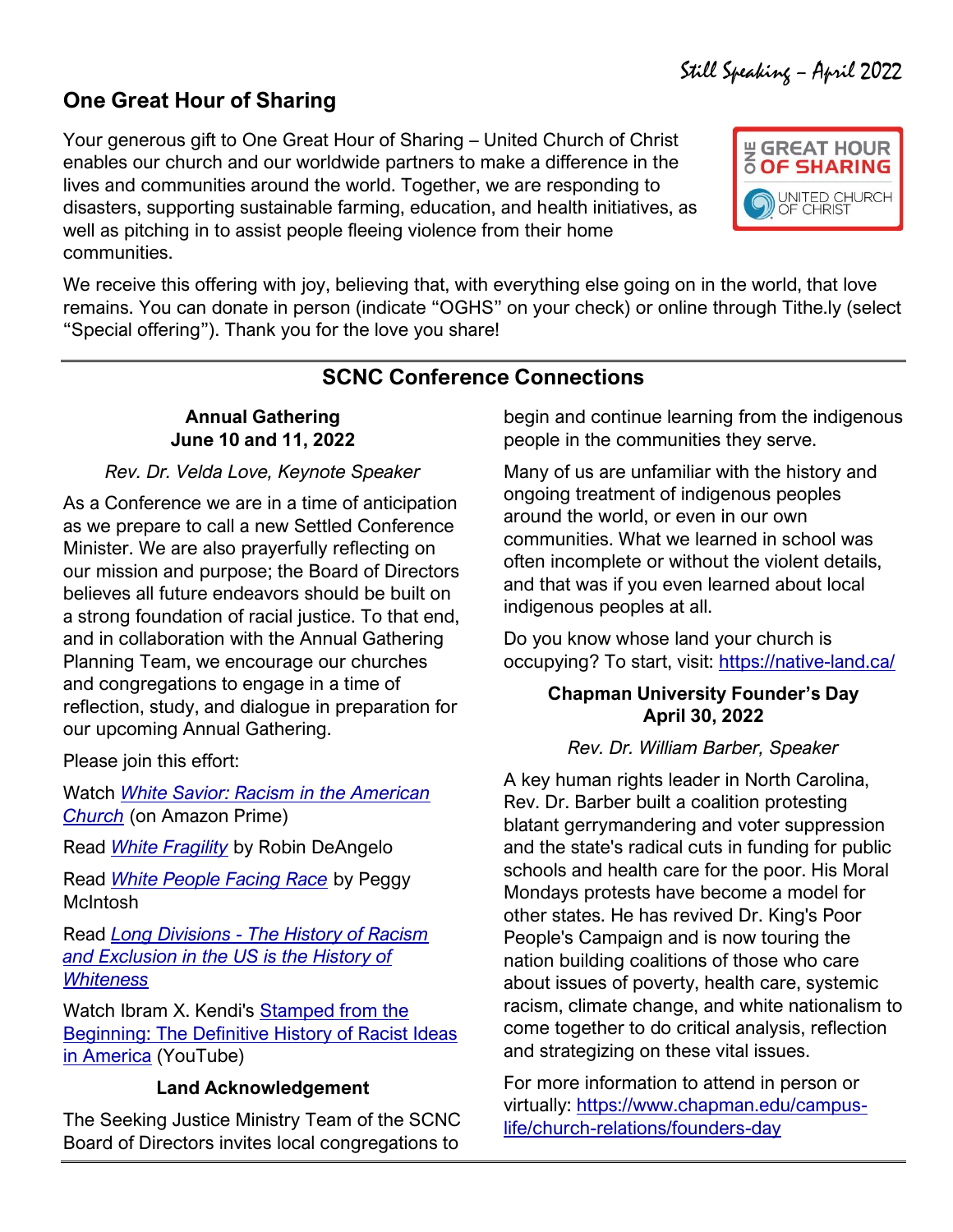## **Northern Association Spring Meeting 2022 April 23rd at noon – First Congregational Church of Bakersfield**

We have 14 churches in the Northern Association. We need a quorum for this meeting and ecclesiastical council. Our by-laws specify that a quorum consists of a majority of the churches in the Association. They can be represented in person or on zoom.

AGENDA:

Noon: a lunch of sandwiches and salad (\$15 donation)

1:00: Ecclesiastical Council followed by a brief worship service and business meeting

An ecclesiastical council is an important event towards ordination. It is an opportunity to listen, ask questions, and celebrate this process in Keslinn's life.

Please contact me at [sincerelysusan@sbcglobal.net](mailto:sincerelysusan@sbcglobal.net) at least a week before to register for in-person or Zoom. If attending in person, do they want to join us for lunch.

Rev. Susan Brecht (moderator)



Congratulations to Keith Kania and the Atascadero Greybots!

Keith Kania and the Atascadero High School Robotics Team will be heading to Houston for the world championships this month.

## **3 Ways to Give Financially**

- 1. Send a check to the Community Church: **5850 Rosario Ave., Atascadero, CA 93422**
- 2. Online at **[www.atascaderoucc.org](http://www.atascaderoucc.org/)**
- 3. Mobile app Tithe.ly
	- a) Search "**Tithe.ly**" in the app store (Google or Apple). Download and install the Tithe.ly app.
	- b) Click "Give Now" to start and then, in "Find a church", enter "**Community Church of Atascadero**"
	- c) Enter the amount you would like to give
	- d) Enter a credit card or bank account to link to the app
	- e) You have the option to cover the fees: \$.30 for the transaction plus either 1.0% for a bank transfer or 2.9% for credit card.
	- f) Click "Give" and you have now successfully given to Community Church! (Oh, and you have the option to set up recurring giving.)

**Thank you for the many ways you continue to help CCA be financially healthy!**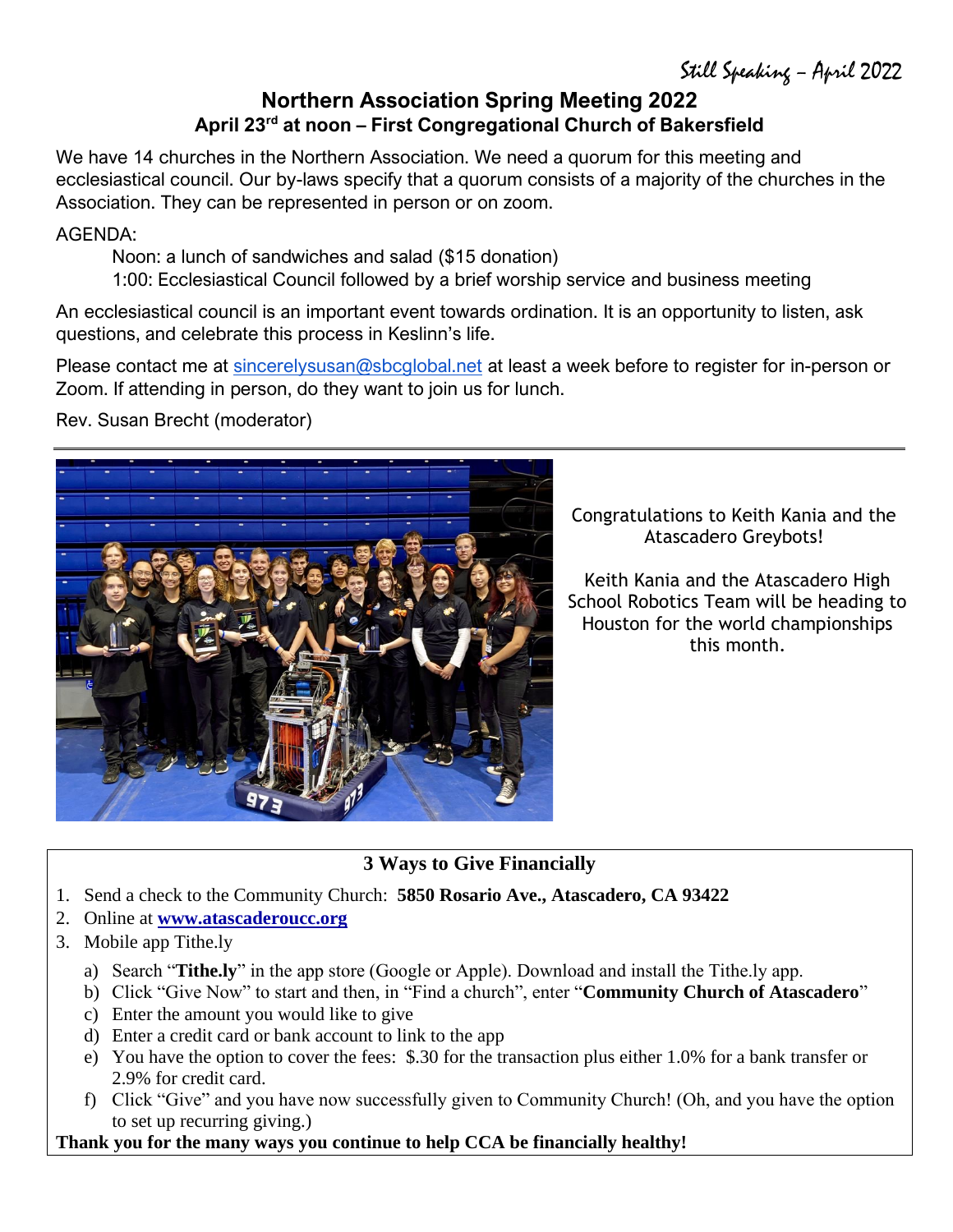## *Keep on your hearts & in your prayers…*

Althea W, David M, Joseph P, Larry A, Livia K, Stew & Sally T, Virginia C, "Uncle George"

*…and all of the caregivers*

## April Birthdays & Anniversaries

4 – Anniversary - Dick & Lois Ramont 14- Candice Hubbard 16- Merlene Pearce

17-Lisa Kania

22-Virginia Carsley

22-Anniversary - Bill & Marilyn Hamilton

| Sun                                                               | Mon                       | Tues | Weds                                                                                                 | <b>Thurs</b> | Fri | Sat |
|-------------------------------------------------------------------|---------------------------|------|------------------------------------------------------------------------------------------------------|--------------|-----|-----|
| $\overline{\mathbf{3}}$<br>10 am Hybrid worship<br>w/ communion   | 4<br>Pastor's<br>day off  | 5    | 6<br>9:30am Bible study<br>3pm Fellowship online                                                     | 7            | 8   | 9   |
| 10<br>10 am Hybrid worship                                        | 11<br>Pastor's<br>day off | 12   | 13<br>9:30am Bible study<br>3pm Fellowship online<br><b>ECHO</b> meal please<br>contact Celia Bewley | 14           | 15  | 16  |
| 17 Easter Sunday<br>10 am Hybrid worship<br>12:00 Council meeting | 18<br>Pastor's<br>day off | 19   | 20<br>9:30am Bible study<br>3pm Fellowship online                                                    | 21           | 22  | 23  |
| 24<br>10 am Hybrid worship                                        | 25<br>Pastor's<br>day off | 26   | 27<br>9:30am Bible study<br>3pm Fellowship online                                                    | 28           | 29  | 30  |

#### **ZOOM LINKS**

To join via the internet (computer or smartphone), simply click on the internet link. To join with your telephone (*audio only*), dial **(1) 669 900 9128.** When asked, enter the Meeting ID and Password.

| Sunday Worship and                                | https://us02web.zoom.us/j/937257009?pwd=UGZVR  | MEETING ID: 937 257 009   |  |  |
|---------------------------------------------------|------------------------------------------------|---------------------------|--|--|
| Midweek Fellowship<br>HdoNVRYS09TWEIGcWIXQkJvdz09 |                                                | <b>PASSCODE: 528041</b>   |  |  |
| Church Choir                                      | https://us02web.zoom.us/j/81750412891?pwd=K2dt | MEETING ID: 858 1515 0012 |  |  |
|                                                   | d3lwNmswUmRkOXlwZytiSStCZz09                   | PASSCODE: 202869          |  |  |
| Wednesday Bible Study                             | https://us02web.zoom.us/j/82952931382?pwd=dFcx | MEETING ID: 829 5293 1382 |  |  |
|                                                   | N2RtQzVoUit4RXZac2RMbXdZZz09                   | PASSCODE: 303403          |  |  |

amazon smile When you go to [smile.amazon.com](file:///C:/Users/hbran/Dropbox/CCA/Newsletter/smile.amazon.com) to shop, Amazon donates to Community Church! It's easy. Last year, CCA received \$250.34 from amazonsmile. Just choose Community Church of Atascadero as your "Smile" recipient when you sign in to smile.amazon.com. While your individual "donations" may be minimal, those small amounts add up.